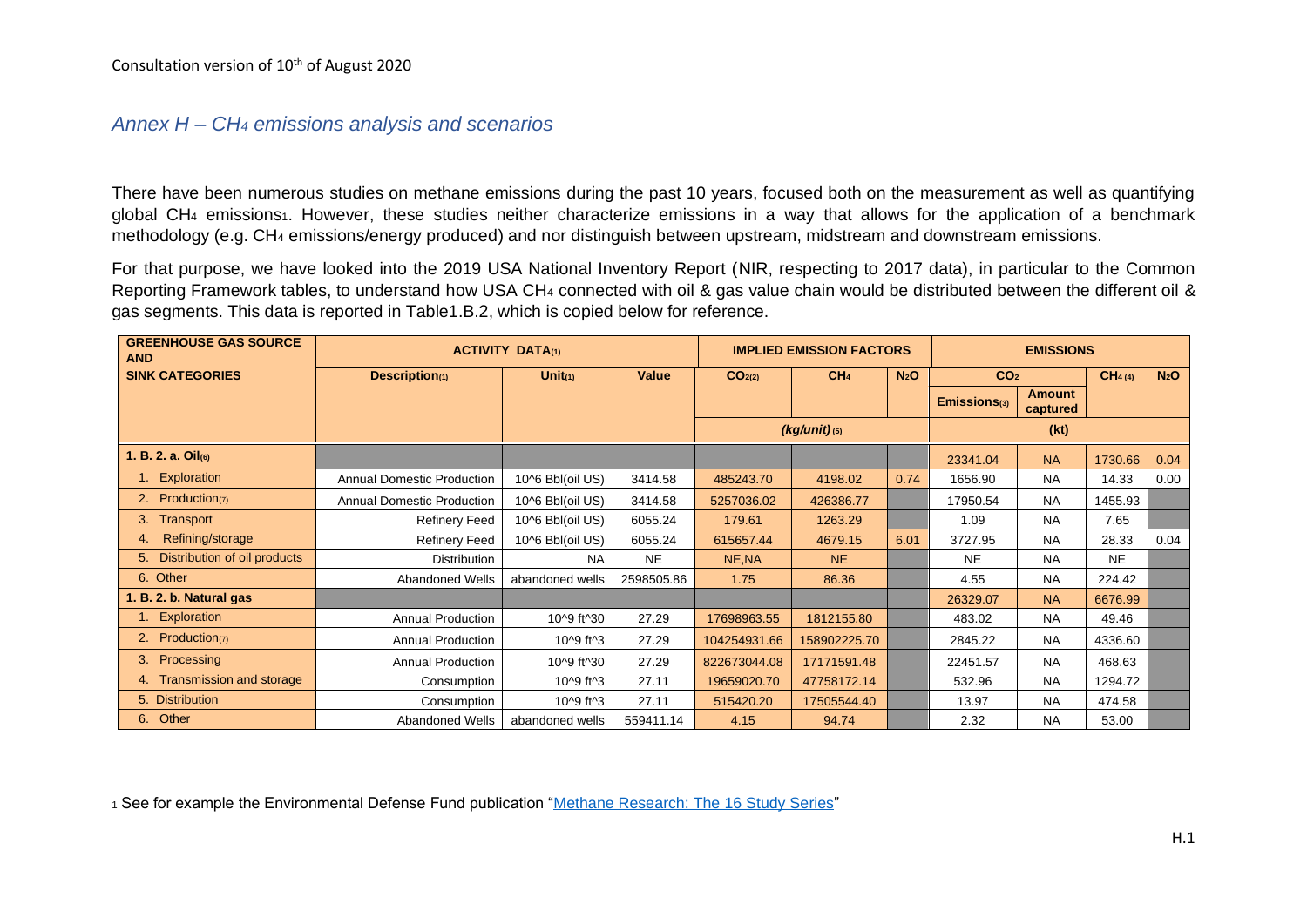In the USA NIR the emissions from Flaring and Venting are included within the different categories 1.B.2.a Oil and 1.B.2.a Gas. From this table, it is relatively straightforward to produce a partition of CH<sub>4</sub> emissions between Upstream, Midstream and downstream, for both Oil and Gas.

| Oil        | <b>Categories</b>                                     | <b>CH4 emissions (kt)</b>            | %             |
|------------|-------------------------------------------------------|--------------------------------------|---------------|
| Upstream   | Exploration + production + other (abandoned           |                                      | 98            |
|            | Wells)                                                | $14.33 + 1455.93 + 224.42 = 1694.68$ |               |
| Midstream  | Transport + Refining/storage                          | $7.65 + 28.33 = 35.98$               | $\mathcal{P}$ |
| Downstream | Distribution of oil products                          |                                      |               |
| Gas        | <b>Categories</b>                                     | <b>CH4 (kt)</b>                      | %             |
| Upstream   | Exploration + production + other (abandoned<br>Wells) | $49.46 + 4336.60 + 53.00 = 4439.06$  | 66%           |
| Midstream  | Processing + Transmission and storage                 | 468.63 +1294.72=1763.35              | 26%           |
| Downstream | <b>Distribution</b>                                   | 474.58                               | 7%            |

## CH<sup>4</sup> scenarios

From the scenario set presented in Annex C only four have information on CH<sup>4</sup> for the energy supply side and they are:

- WB2C: REMIND-MAgPIE 1.7-3.0 PEP 2C red eff; REMIND-MAgPIE 1.7-3.0 PEP 2C red netzero and WEO-WEM SDS-2019;
- 1,5C: REMIND-MAgPIE 1.7-3.0 PEP 1p5 red eff.

For scenarios in the IPCC database, according to the variables description, CH<sup>4</sup> emissions go well beyond emissions from oil production and refining, and include "CH<sup>4</sup> emissions from fuel combustion and fugitive emissions from fuels: electricity and heat production and distribution (IPCC category 1A1a), other energy conversions (e.g. refineries, synfuel production, solid fuel processing, IPCC category 1Ab, 1Ac), incl. pipeline transportation (IPCC category 1A3ei), fugitive emissions from fuels (IPCC category 1B)<sup>2</sup> and emissions from carbon dioxide transport and storage

<sup>2</sup> This includes all fugitive emissions from fuels, including coal, oil and gas.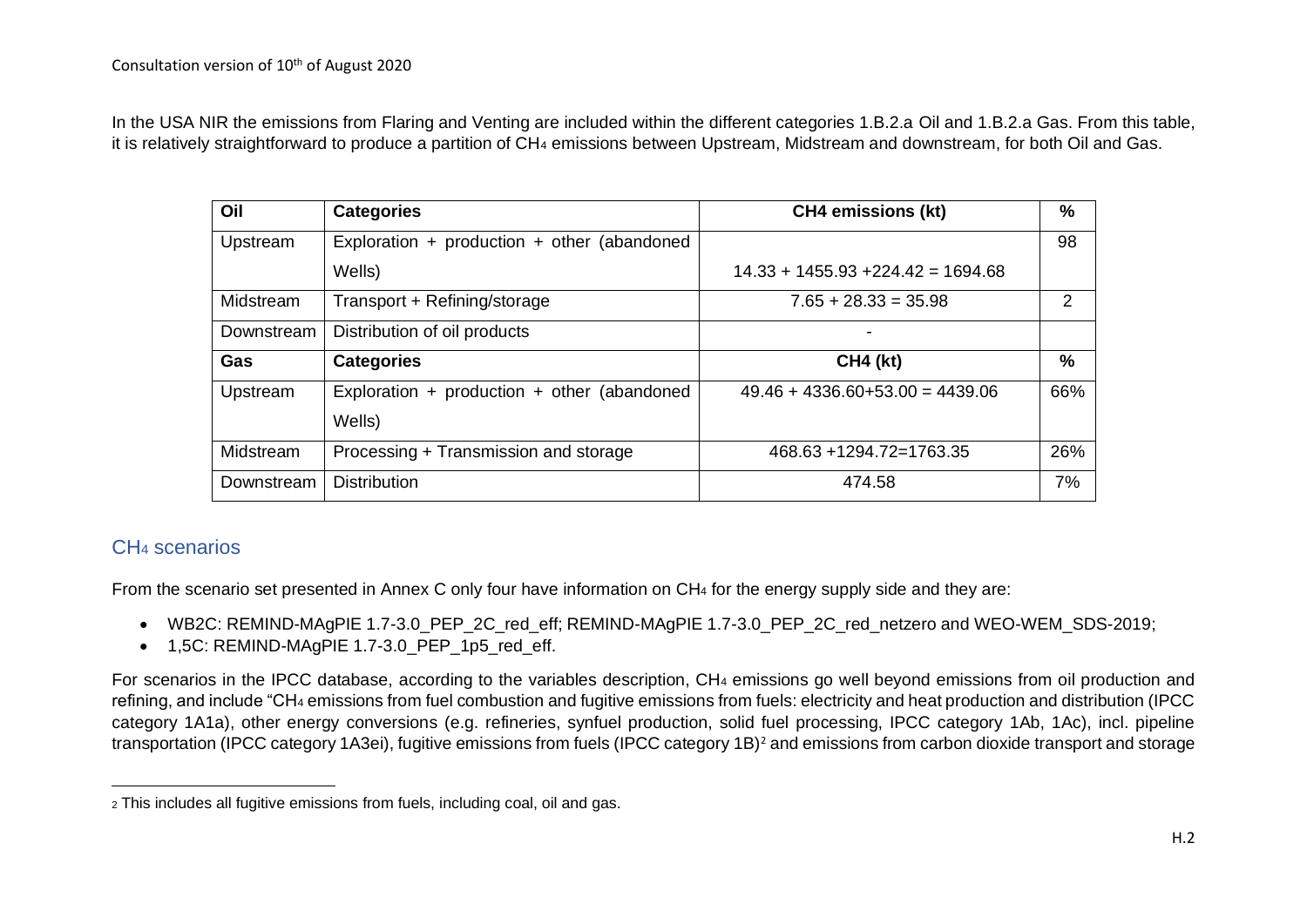(IPCC category 1C) (Mt CH4/yr)". Only the IEA WEO 2019 (IEA, 2019), explicitly includes CH<sup>4</sup> emissions from oil and gas operations (see below pictures).



However, both the present levels of CH<sup>4</sup> emissions (~120 Mt CH4/year), as well as the reductions advanced in the scenarios, are quite similar, which raises the question if the variables in the IAM database are appropriately described or if the IEA emissions are overestimated. Given recent studies on methane that raise the issue that CH<sup>4</sup> emissions are likely to have been seriously underestimated for decades (Schwietzke *et al.*, 2016; Hmiel *et al.¸*2020), we have taken the approach that the IEA data is the most accurate approximation to CH<sup>4</sup> emissions of Oil & Gas Upstream and Midstream segments and that the IAM CH<sup>4</sup> scenarios can also be taken as Oil & Gas CH<sup>4</sup> scenarios only. The reduction levels advanced in any of the scenarios are, in all cases, commensurate with other initiatives proposing CH<sup>4</sup> reductions, namely the Climate & Clean Air Coalition (CCAC) 45% reduction by 2025 and 75% by 2030.

In principle, these curves can be used to compute a kgCH<sub>4</sub>/TJ of primary energy supplied, leading to a Scope1, CH<sub>4</sub> emissions intensity pathway. Using available data from the IEA WEO 2018 (IEA, 2018) on the GHG intensity of Oil and Gas, a global average carbon intensity due to methane emissions for oil (32.64 kgCO<sub>2</sub>e/boe) and gas (60.9 kgCO<sub>2</sub>e/boe) can be established.